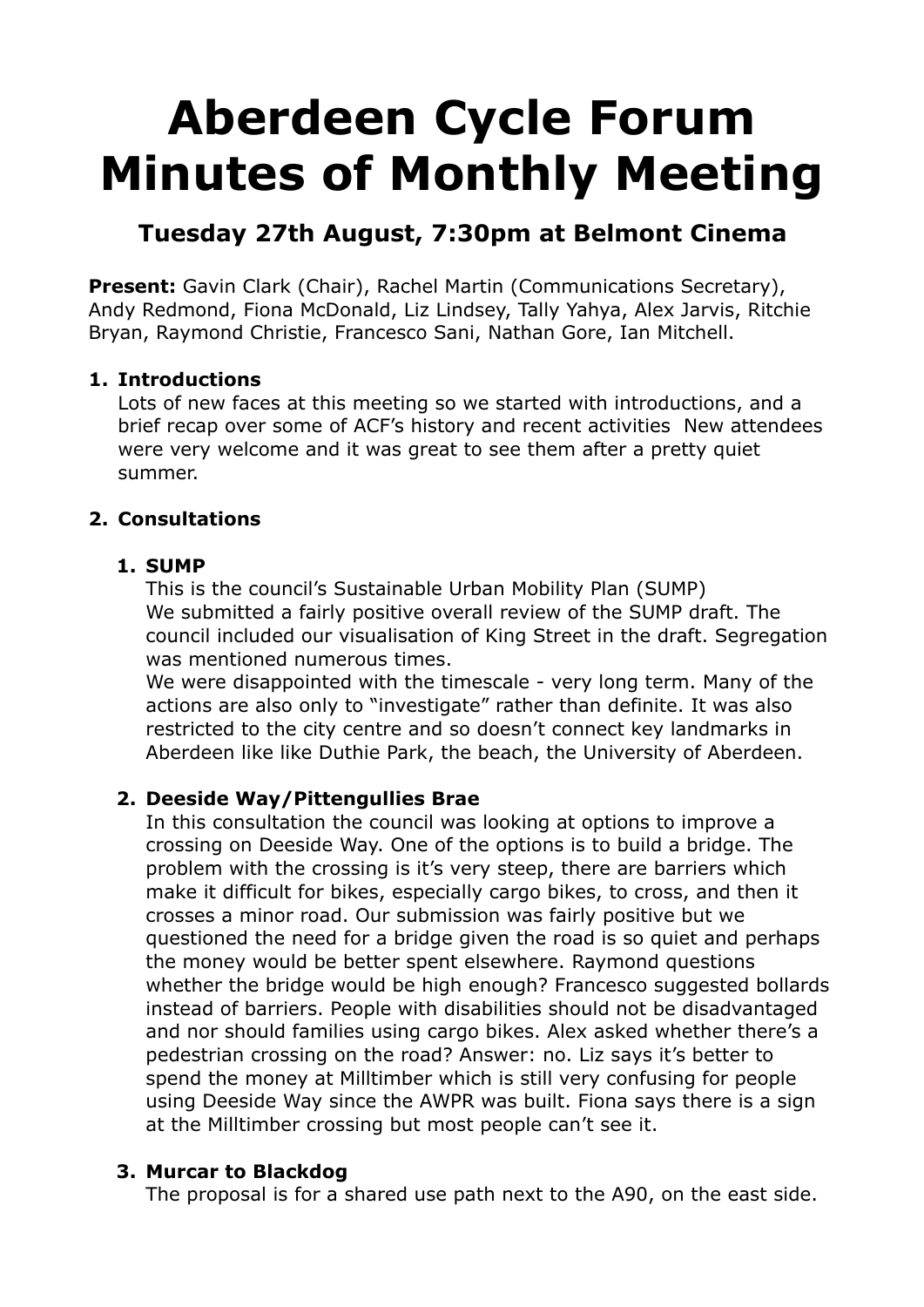This is being funded by the mitigation money that ACC were given by AWPR. Our main comment is the proximity of the path to a main road with fast-moving traffic. Cycling by Design (Transport Scotland design manual) says that on any road with fast traffic (>40 miles per hour)imnimum separation should be 1.5m. On this stretch of road the speed limit is 70mph. We had made several other comments on details of the design, and the importance of connectivity.

## **4. NESTRANS strategy document and National Transport Strategy**

Both of these consultations are currently open. On the NESTRANS 2040 strategy people can respond to specific transport modes - buses, trains etc and there's now a separate section for walking and cycling. We're not sure when this closes?

The National Transport Strategy closes on the 23rd October 2019. Cycling UK have already issued a preliminary comment which was not very positive. |

Rachel will post link to these consultations on Twitter, Facebook, and our website.

**5.** Schoolhill. In February we had responded to an informal consultation from ACC about re-design of the area outside the Art Gallery and Robert Gordon's School. We have grave concerns about the safety of the design, but these had been ignored and the road has recently reopened after widening of the pavement which has resulted in a pinch point which we still regard as a hazard to cyclists. We had also pointed out that the Council's own City Centre Masterplan showed this part of Schoolhill as being reduced to one-way traffic and the space freed up being used for 2-way segregated bike lanes. Neither of these things are part of the current scheme.

## **3. Cycling in Aberdeen**

Following on from the discussion on National and local strategies, there was a general discussion on some of the reasons why we are where we are with cycling uptake in Aberdeen. The rate of cycling in Aberdeen is not moving. Raymond says more people would cycle if there was infrastructure; people feel scared to cycle in traffic and don't do it.

Gavin says a student researcher did some research a few years ago and found that most people feel unsafe on the roads in Aberdeen - his infographic is available on the ACF website. This is why although we would generally support a bicycle hire scheme we feel there needs to be investment in infrastructure first. If a hire scheme is launched and fails or has poor uptake, there is a danger this will be used as 'evidence' that there is no demand for cycling.

Alex notes that there's different types of cycling - commuter cycling and leisure cycling and bicycle hire will appeal most to leisure or tourist cycling. Gavin believes ACC are putting their bike hire scheme idea out to tender.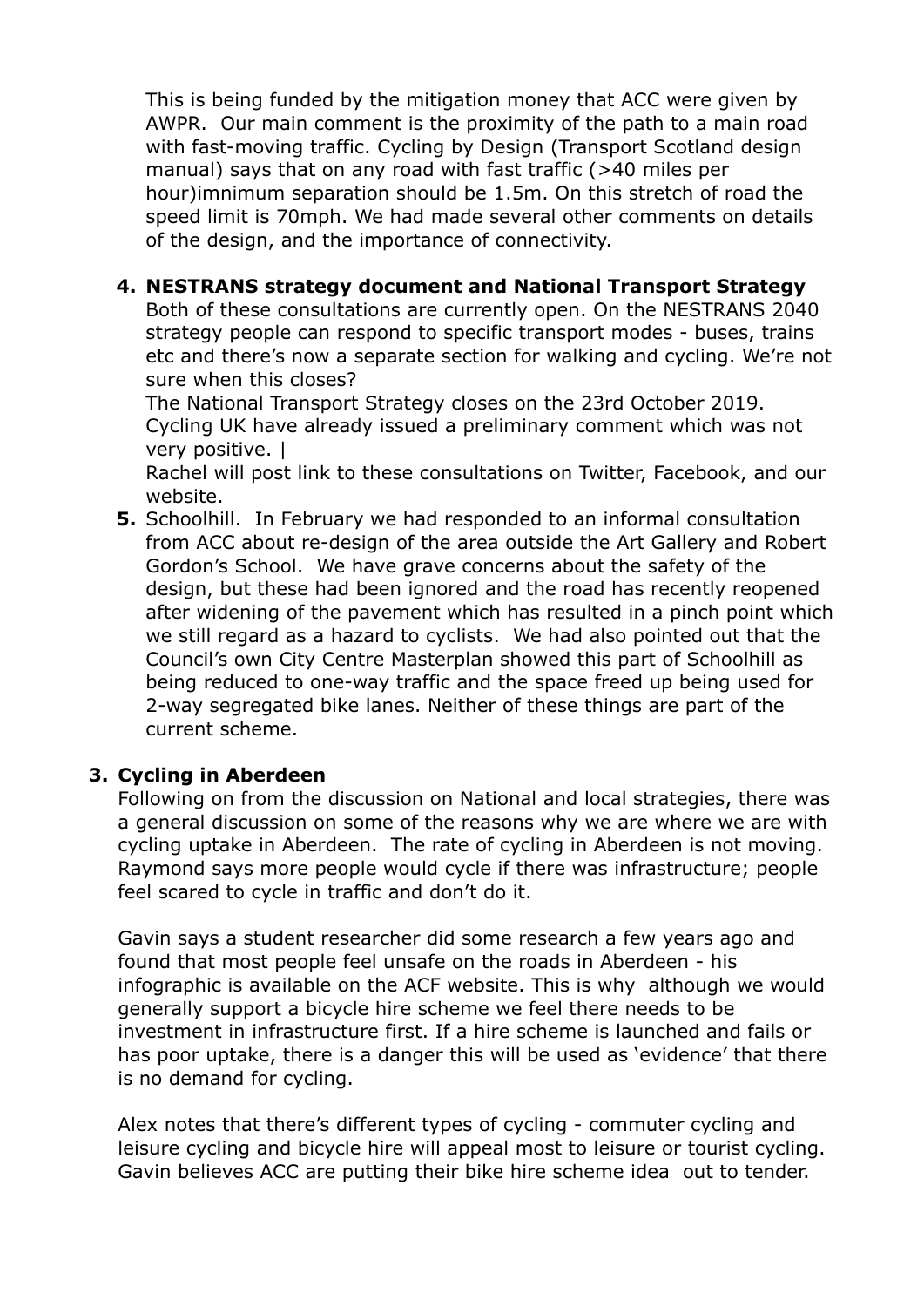Francesco asks whether there's a way to share images of examples of infrastructure and bike parking around Aberdeen and other cities? Rachel says images can be shared on Twitter and Facebook. Gavin mentioned a campaign previously run by ACF for examples of the worst infrastrcuture. Ian says Google Maps has a Google Guides where you add pins to locations and upload images. Ian will investigate this further.

Nathan says we need better driver education and signs on roundabouts. Raymond says the TV ads (about safe distance) are helping. Gavin says he saw temporary cardboard signs in Edinburgh that were wrapped around poles and sent an image of one to Joanna Murray. She said she'd pass it on. Andy says there are fewer close passes than before because of the police campaigns which are effective. Is there a cycling person in the police? Gavin noted that in the past we had had irregular meetings with the Council and Police jointly on the topic of road safety. These had briefly been reactivated following a fatality a few years ago. They had fallen by the wayside because they became too difficult to organise: there seemed to be a lack of commitment and/or resources from the other parties. Fiona will ask a contact about a good point of contract.

#### **4. Engagement with Council**

We previously tried to get the council to nominate a cycle champion. It used to be Ross Thompson. Our person of contact then became Ross Grant and now it's Sandra McDonald. Both Rachel and Gavin have separately had meetings with Sandra now. Sandra doesn't think a cycle champion would work because there are no councillors who are passionate about cycling. But she is willing to meet and engage with us and has already been helpful in following up on queries after the respective meetings.

Roads hierarchy - Post AWPR the council does not want through traffic in the city centre. AECOM have produced a report on roads hierarchy and spoke to ACF at a previous meeting to gather feedback.

Fiona says the speed limit on North Deeside Road has been reduced to 30mph. Is this part of the roads hierarchy? Possibly, although it was expected that the Roads Hierarchy report would be going to the Council before any of the main findings were implemented, and it was likely to be controversial

Gavin also asked Sandra about the Westhill cycle path petition which was submitted by the Forum several years ago and seems to have been forgotten. Sandra investigated and got in touch with officers who gave plans for the route but it seems the correct process for dealing with the petition has not been followed because they were meant to report back to the committee. The petitions committee no longer exists.

Sandra says she is willing to come to a future ACF meeting.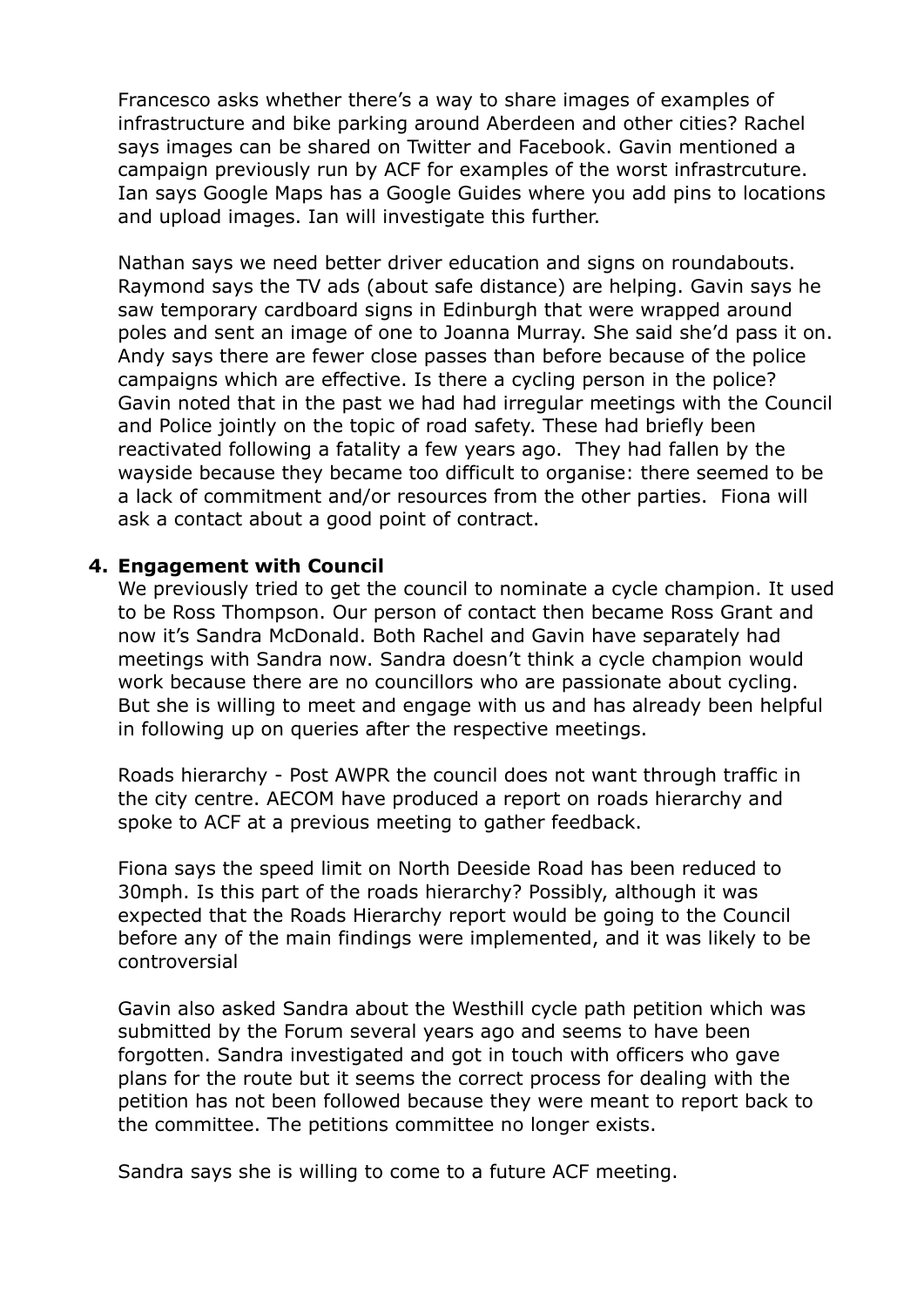## **5. Events**

## **1. In Town Without my Car Day**

This is on the 15th September 10am-4pm. We will have a stall there and give out postcards, cycle maps … anything else? We also need volunteers. Can anyone help on the day? Besides Gavin and Rachel, Liz can help.

## **2. Big Bike Revival - learn to cycle lessons**

We sometimes get requests from people who have never ridden a bike before and who want lessons. There seems to be a gap for adult beginner cycling lessons in Aberdeen and one of our members approached us along with Cycling UK to say there's funding to run some of these. We're planning to run two sessions on Saturday September 28th from 9 - 12. Adventure Aberdeen can provide bikes and a bikability officer while Nathan Gore has offered to be a volunteer bikability officer.

## **3. Pedal on Parliament 2020**

We're planning to close the roads for PoP in 2020 to attract more people to the event. Typically we get around 100 participants but this hasn't changed much in the five years we've been running it and this is largely because people are afraid to cycle in traffic. We need £2321.20 to close the roads. This is £850 for the traffic order and £1471.10 for traffic management. Cycling UK can provide £800 from a BBR grant for this. Rachel has applied. We need to apply for more grants for the rest.

Rachel to ask whether it costs more to close the roads for two hours. (Post-meting note:have done this and the cost is the same). It was suggested that we - or a partner group - have a mini tour series for people to race around the circuit and we could charge for the races, to offset some of the costs

To raise the money we could approach businesses. Many companies have a corporate social responsibility budget for this kind of thing. Could also approach bike shops. We also have the option of crowd funding from our membership of circa 600.

Gavin to see whether other local groups would like to get involved.

Could do pollution monitoring on day of PoP to see the effect of traffic ban on pollution levels.

## **6. Any Other Business**

#### **1. Best of Cycling Awards**

An idea was proposed whereby we could run an awards program where people can nominate best employer, best school, best business, best restaurant, best cycling business etc for an award.